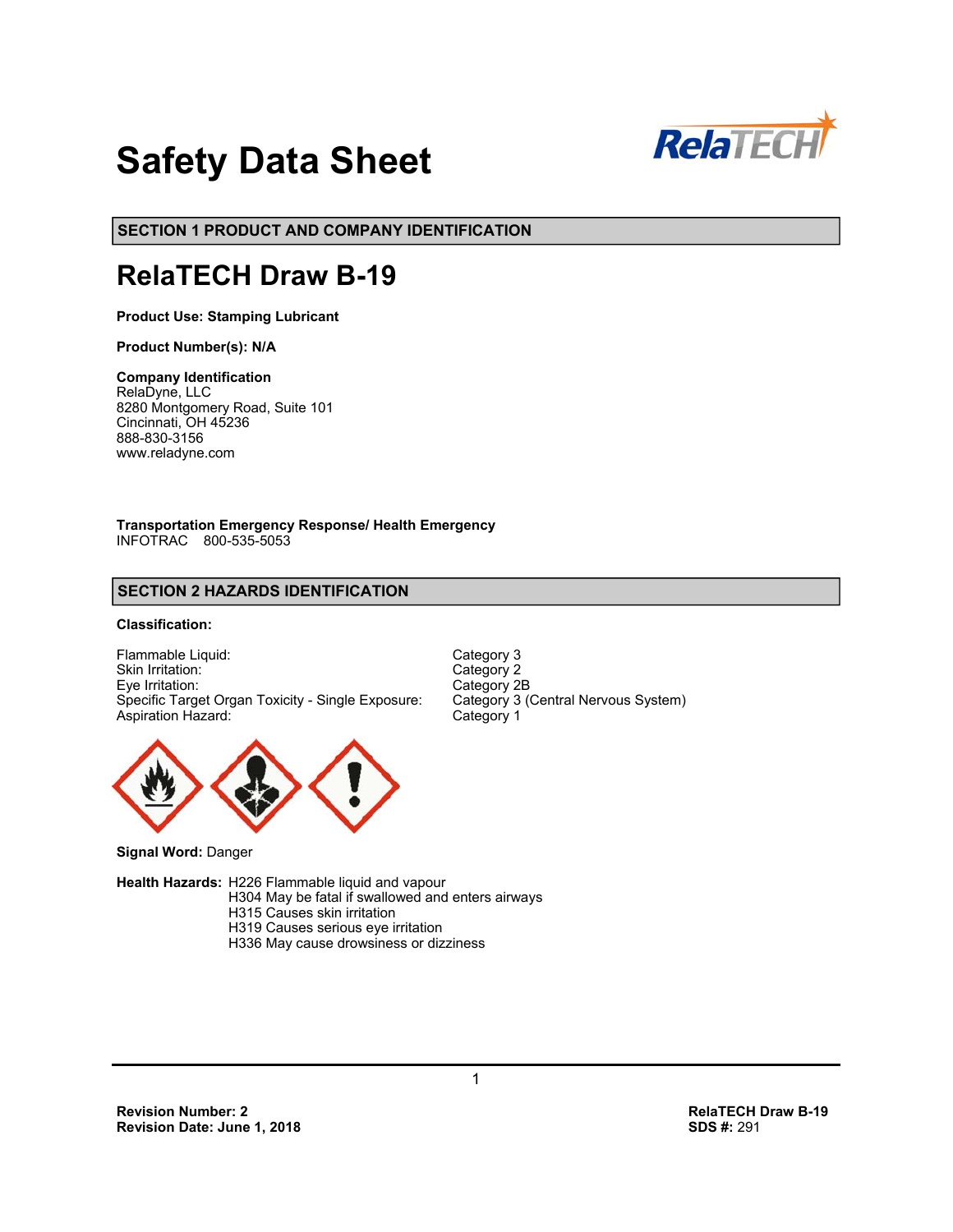#### **Precautionary Statements:**

#### **Prevention**

P210 Keep away from heat, hot surfaces, sparks, open flames and other ignition sources. No smoking.

P233 Keep container tightly closed.

P240 Ground/bond container and receiving equipment.

P241 Use explosion-proof electrical/ ventilating/ lighting/ equipment.

P242 Use only non-sparking tools.

P243 Take precautionary measures against static discharge.

P261 Avoid breathing dust/ fume/ gas/ mist/ vapours/ spray.

P264 Wash skin thoroughly after handling.

P271 Use only outdoors or in a well-ventilated area.

P280 Wear protective gloves/ eye protection/ face protection.

#### **Response**

P301 + P310 IF SWALLOWED: Immediately call a POISON CENTER or doctor/ physician.

P303 + P361 + P353 IF ON SKIN (or hair): Remove/ Take off immediately all contaminated clothing. Rinse skin with water/ shower.

P304 + P340 + P312 IF INHALED: Remove victim to fresh air and keep at rest in a position comfortable for breathing. Call a POISON CENTER or doctor/ physician if you feel unwell.

P305 + P351 + P338 IF IN EYES: Rinse cautiously with water for several minutes. Remove contact lenses, if present and easy to do. Continue rinsing.

P331 Do NOT induce vomiting.

P332 + P313 If skin irritation occurs: Get medical advice/ attention.

P337 + P313 If eye irritation persists: Get medical advice/ attention.

P362 Take off contaminated clothing and wash before reuse.

P370 + P378 In case of fire: Use dry sand, dry chemical or alcohol-resistant foam for extinction.

#### **Storage**

P403 + P233 Store in a well-ventilated place. Keep container tightly closed. P403 + P235 Store in a well-ventilated place. Keep cool. P405 Store locked up.

#### **Disposal**

P501 Dispose of contents/ container to an approved waste disposal plant.

#### **Potential Health Effects**

#### **Carcinogenicity:**

| <b>IARC</b>  | No component of this product present at levels greater than or equal to 0.1% is identified as<br>probable, possible or confirmed human carcinogen by IARC. |
|--------------|------------------------------------------------------------------------------------------------------------------------------------------------------------|
| <b>ACGIH</b> | No component of this product present at levels greater than or equal to 0.1% is identified as a<br>carcinogen or potential carcinogen by ACGIH.            |
| <b>OSHA</b>  | No component of this product present at levels greater than or equal to 0.1% is identified as a<br>carcinogen or potential carcinogen by OSHA.             |
| <b>NTP</b>   | No component of this product present at levels greater than or equal to 0.1% is identified as a<br>known or anticipated carcinogen by NTP.                 |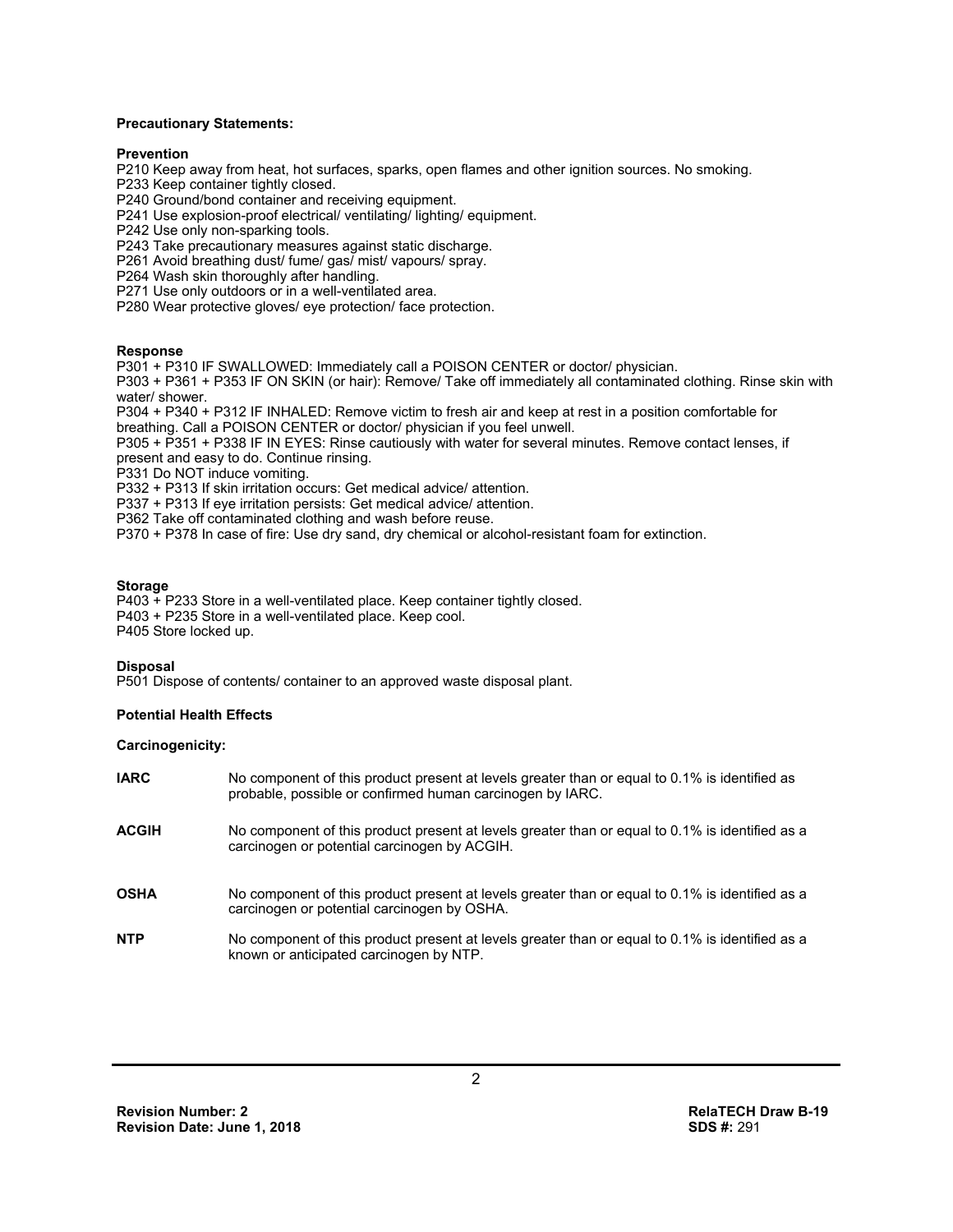#### **Potential Health Effects**

| Appearance            | liquid                    |
|-----------------------|---------------------------|
| Colour                | clear, colourless         |
| Odour                 | hydrocarbon-like          |
| <b>Hazard Summary</b> | No information available. |

# **SECTION 3 COMPOSITION/ INFORMATION ON INGREDIENTS**

| <b>COMPONENTS</b>     | <b>CAS NUMBER LAMOUNT</b> |            | <b>GHS SYMBOLS</b>    | I GHS STATEMENT            |
|-----------------------|---------------------------|------------|-----------------------|----------------------------|
| Aliphatic hydrocarbon | 64742-47-8                | 75 - 100 % | GHS02-GHS07-<br>GHS08 | l H226-304-315-320-<br>336 |

The text for GHS Hazard Statements shown above (if any) is given in the "Other information" Section.

# **SECTION 4 FIRST AID MEASURES**

#### **Description of first aid measures**

**General Advice:** Move out of dangerous area. Show this safety data sheet to the doctor in attendance. Symptoms of poisoning may appear several hours later. Do not leave victim unattended.

**Eye:** Immediately flush eye(s) with plenty of water. Remove contact lenses. Protect unharmed eye. Keep eye wide open while rinsing. If eye irritation persists, consult a specialist.

**Skin:** Take victim immediately to hospital. If on skin, rinse well with water. If on clothes, remove clothes. **Ingestion:** Keep respiratory tract clear. Do NOT induce vomiting. Do not give milk or alcoholic beverages. Never give anything by mouth to an unconscious person. If symptoms persist, call a physician. Take victim immediately to hospital.

**Inhalation:** Consult a physician after significant exposure. If unconscious place in recovery position and seek medical advice.

# **SECTION 5 FIRE FIGHTING MEASURES**

**EXTINGUISHING MEDIA:** Use alcohol resistant foam, dry chemical or carbon dioxide (CO2) to extinguish flames. If nothing else is available use high volume water jet to extinguish flames.

#### **PROTECTION OF FIRE FIGHTERS:**

**Fire Fighting Instructions:** Wear self-contained breathing apparatus for firefighting if necessary. Use a water spray to cool fully closed containers. Do not allow run-off from fire fighting to enter drains or water courses. Collect contaminated fire extinguishing water separately. This must not be discharged into drains. Fire residues and contaminated fire extinguishing water must be disposed of in accordance with local regulations. For safety reasons in case of fire, cans should be stored separately in closed containments.

**Combustion Products:** Carbon oxides

**NFPA FLAMMABLE AND COMBUSTILE LIQUIDS CLASSIFICATION:** Combustible Liquid Class III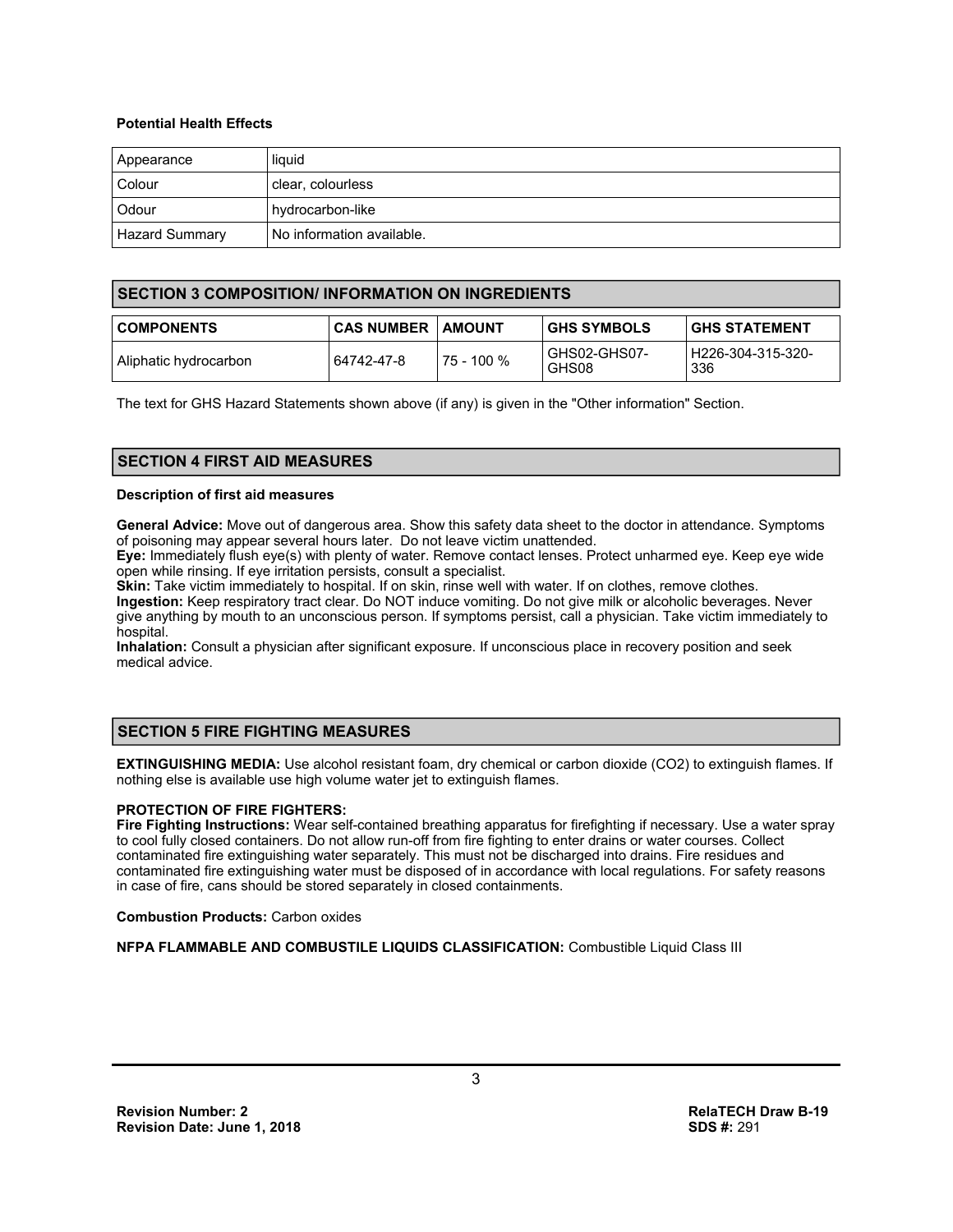# **SECTION 6 ACCIDENTAL RELEASE MEASURES**

**Protective Measures:** Use personal protective equipment. Ensure adequate ventilation. Remove all sources of ignition. Evacuate personnel to safe areas. Beware of vapours accumulating to form explosive concentrations. Vapours can accumulate in low areas.

**Spill Management:** Prevent product from entering drains. Prevent further leakage or spillage if safe to do so. If the product contaminates rivers and lakes or drains inform respective authorities.

**Reporting:** Contain spillage, and then collect with non-combustible absorbent material, (e.g. sand, earth, diatomaceous earth, vermiculite) and place in con-tainer for disposal according to local / national regulations (see section 13).

# **SECTION 7 HANDLING AND STORAGE**

**General Handling Information:** Avoid formation of aerosol. Do not breathe vapours/dust. Avoid exposure - obtain special instructions before use. Avoid contact with skin and eyes. For personal protection see section 8. Smoking, eating and drinking should be prohibited in the application area. Take precautionary measures against static discharges. Provide sufficient air exchange and/or exhaust in work rooms.

**Conditions for Safe Storage:** No smoking. Keep container tightly closed in a dry and well-ventilated place. Containers which are opened must be carefully re-sealed and kept upright to prevent leakage. Observe label precautions. Electrical installations / working materials must comp-ly with the technological safety standards.

# **SECTION 8 EXPOSURE CONTROLS/PERSONAL PROTECTION**

#### **Components with workplace control parameters**

| l Chemical Name       | <b>ACGIH TLV-TWA   ACGIH-TLV STEL</b> |      | OSHA PEL-TWA | <b>OSHA PEL-CEILING</b> |
|-----------------------|---------------------------------------|------|--------------|-------------------------|
| Aliphatic hydrocarbon | $100$ ppm                             | N.D. | 500 ppm      | N.D.                    |

#### **PERSONAL PROTECTIVE EQUIPMENT**

**Eye/Face Protection:** Wear safety glasses with side shields. Wear face-shield and protective suit for abnormal processing problems.

**Skin Protection:** Wear impervious clothing. Wear protective gloves and choose body protection according to the amount and concentration of the dangerous substance at the work place.

**Respiratory Protection:** No respiratory protection is normally required. If user operations generate an oil mist, determine if airborne concentrations are below the occupational exposure limit for mineral oil mist. If not, wear an approved respirator that provides adequate protection from the measured concentrations of this material. For air-purifying respirators use a particulate cartridge. Use a positive pressure air-supplying respirator in circumstances where air-purifying respirators may not provide adequate protection.

**Hygiene Measures:** When using do not eat or drink. When using do not smoke. Wash hands before breaks and at the end of the workday.

# **SECTION 9 PHYSICAL AND CHEMICAL PROPERTIES**

**Attention: the data below are typical values and do not constitute a specification.** 

**Physical State: Liquid Color:** Clear, Colorless **Odor:** Hydrocarbon-like **Odor Threshold:** No data available **pH:** Not Applicable **Freezing Point (Melting point/freezing point):** -49 °C (-56 °F) **Boiling Point (Boiling point/boiling range):** 149 - 215 °C (300 - 419 °F)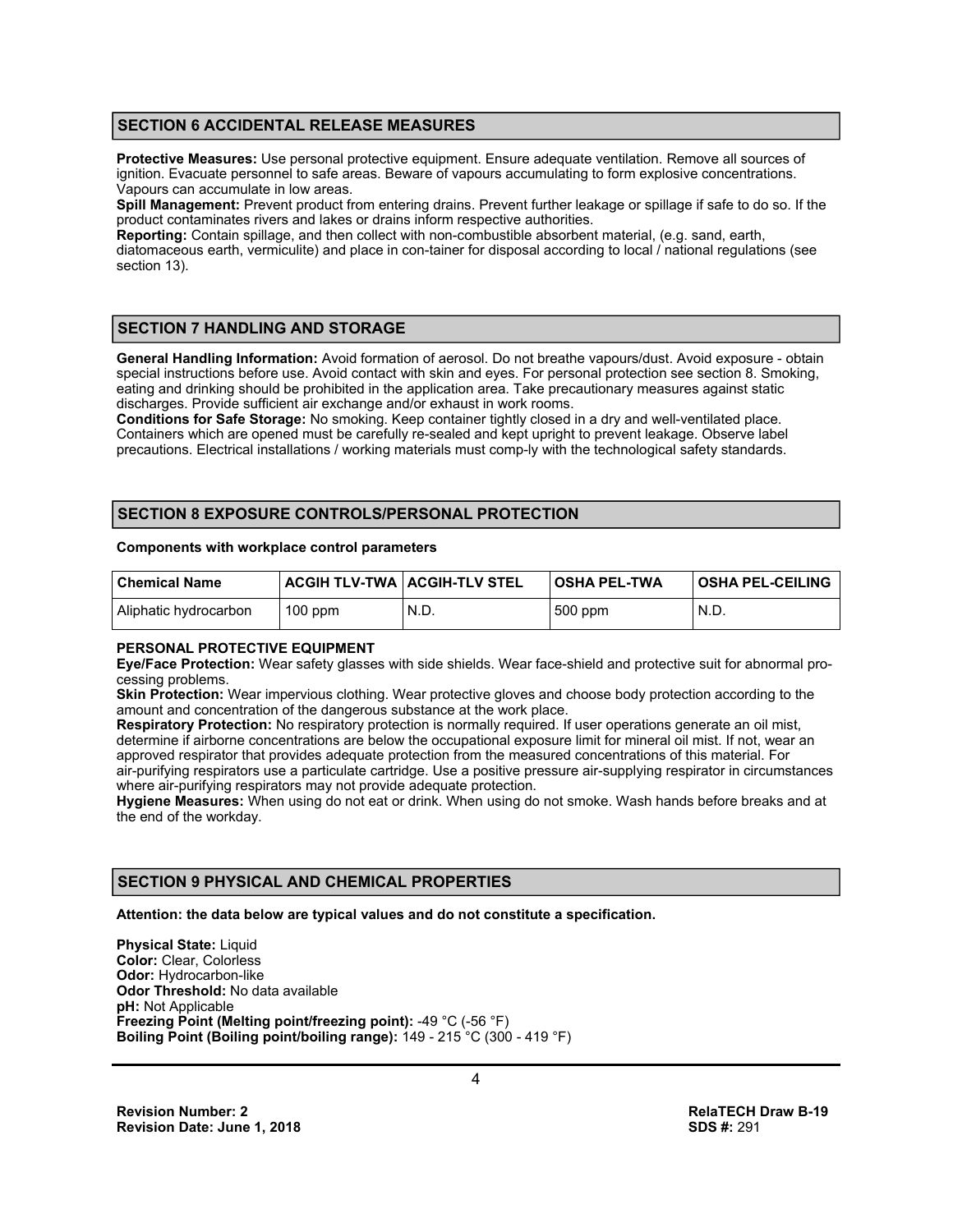**Evaporation Rate:** No data available **Burning Rate:** No data available **Vapor Pressure:** < 1 mmHg @ 20 °C (68 °F) **Relative Vapor Density (Air = 1):** 5 (Air = 1.0) **Relative Density:** 0.78 Reference substance (water = 1) **Density:** No data available **Bulk Density:** No data available **Solubility (Water):** Negligible **Solubility (Other solvents):** No data available **Octanol/Water Partition Coefficient:** No data available **Decomposition temperature:** No data available **Viscosity, kinematic:** 12 mm2/s @ 37.7 °C (99.9°F)

**FLAMMABLE PROPERTIES: Flammability (solid, gas):** No Data Available

**Flashpoint:** (Cleveland Open Cup) 42 °C (108°F) **Autoignition:** > 230 °C **Flammability (Explosive) Limits (% by volume in air):** Lower: 0.7% (V) Upper: 6% (V)

# **SECTION 10 STABILITY AND REACTIVITY**

**Reactivity:** No dangerous reaction known under conditions of normal use. **Chemical Stability:** This material is considered stable under normal ambient and anticipated storage and handling conditions of temperature and pressure.

**Possibly of Hazardous Reactions:** No hazards to be specially mentioned.

**Conditions to avoid:** Heat, flames and sparks.

**Incompatibility With Other Materials:** Oxidizing agents, alkalis, strong acids

**Hazardous Decomposition Products:** Carbon monoxide, carbon dioxide and unburned hydrocarbons (smoke).

# **SECTION 11 TOXICOLOGICAL INFORMATION**

**Effects of Overexposure - Inhalation:** Vapors can cause irritation of the respiratory tract. High concentrations can cause headache, nausea, weakness, lightheadedness, and stupor (CNS depression). **Effects of Overexposure - Skin Contact:** Contact with skin may cause mild irritation. Prolonged or repeated contact can result in defatting and drying of the skin which may result in skin irritation and dermatitis (rash). Personnel with pre-existing skin disorders should avoid contact with this product.

**Effects of Overexposure - Eye Contact:** May cause eye irritation.

**Effects of Overexposure - Ingestion:** This material may be harmful or fatal if swallowed. Harmful or fatal if liquid is aspirated into lungs. Irritating to mouth, throat, and stomach. Can be readily absorbed by the stomach and intestinal tract. Symptoms include burning sensation of the mouth and esophagus, nausea, vomiting, diarrhea, dizziness, staggering gait, drowsiness, loss of consciousness and delerium as well as additional central nervous system effects.

**Effects of Overexposure - Chronic Hazards:** Possible brain damage from overexposure. Overexposure may cause nervous system damage. Chronic effects of ingestion and subsequent aspiration into the lungs may cause pneumatocele (lung cavity) formation and chronic lung dysfunction. Significant exposure to this chemical may adversely affect people with chronic disease of the respiratory system, central nervous system, kidney, liver, skin, and/or eyes.

**Primary Route(s) of Entry:** Eye Contact, Ingestion, Inhalation, Skin Contact

#### **Acute Toxicity Values**

**The acute effects of this product have not been tested. Data on individual components are tabulated below:**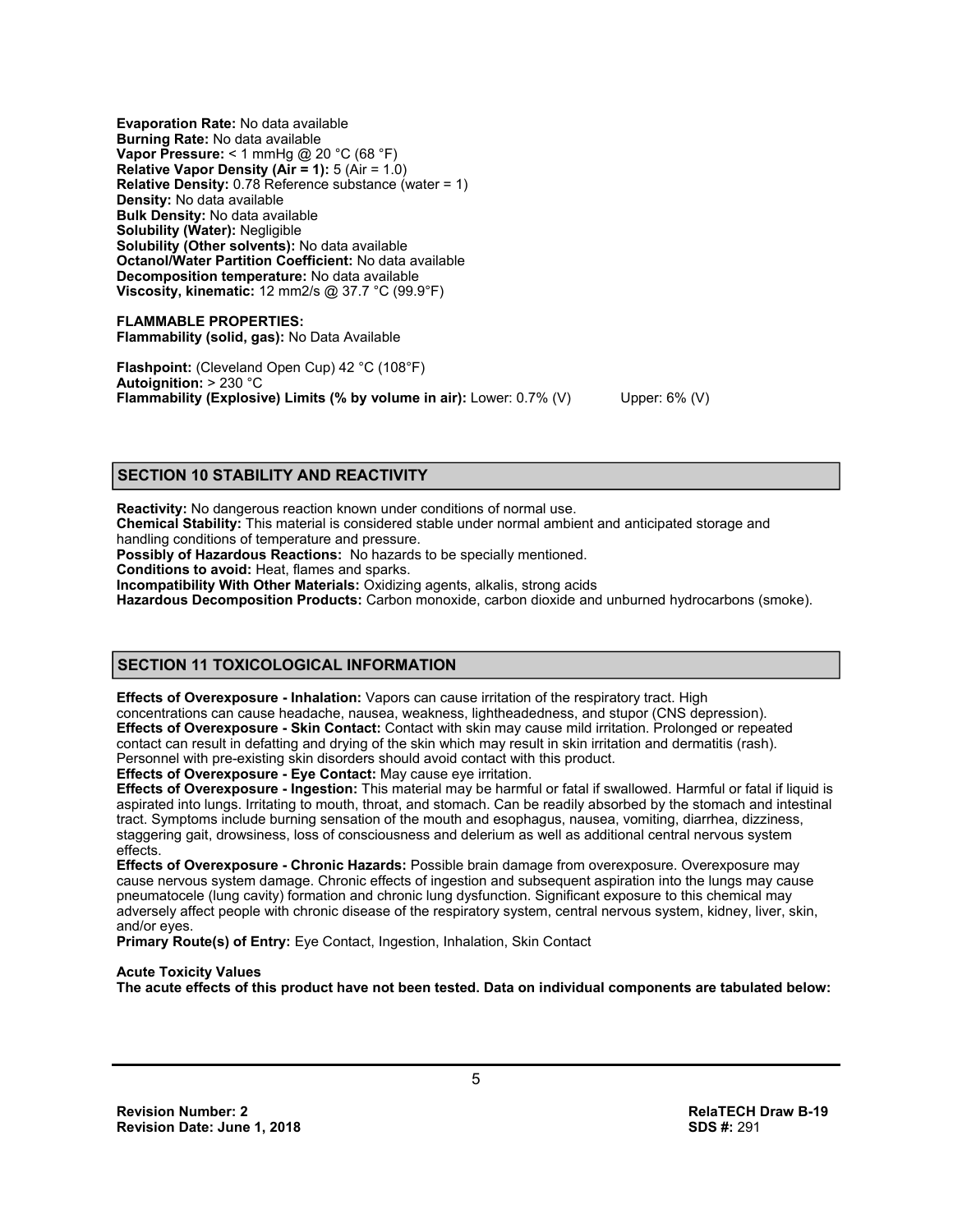#### **Acute Toxicity Values**

**The acute effects of this product have not been tested. Data on individual components are tabulated below:**

| <b>CAS NUMBER</b> | Name According to EEC |        | Oral LD50, mg/kg Dermal LD50, mg/kg Vapor LC50, mg/L |       |
|-------------------|-----------------------|--------|------------------------------------------------------|-------|
| 64742-47-8        | Aliphatic hydrocarbon | >5,000 | >2,000                                               | >20.0 |

#### **SECTION 12 ECOLOGICAL INFORMATION**

#### **ECOTOXICITY**

This material is not expected to be harmful to aquatic organisms. The ecotoxicity hazard is based on an evaluation of data for the components or a similar material. The product has not been tested. The statement has been derived from the properties of the individual components.

#### **MOBILITY**

No data available.

#### **PERSISTENCE AND DEGRADABILITY**

This material is not expected to be readily biodegradable. The biodegradability of this material is based on an evaluation of data for the components or a similar material. The product has not been tested. The statement has been derived from the properties of the individual components.

#### **POTENTIAL TO BIOACCUMULATE**

Bioconcentration Factor: No data available. Octanol/Water Partition Coefficient: No data available

# **SECTION 13 DISPOAL CONSIDERATIONS**

Use material for its intended purpose or recycle if possible. Oil collection services are available for used oil recycling or disposal. Place contaminated materials in containers and dispose of in a manner consistent with applicable regulations. Contact your sales representative or local environmental or health authorities for approved disposal or recycling methods.

#### **SECTION 14 TRANSPORT INFORMATION**

**DOT Proper Shipping Name:** Petroleum distillates, n.o.s. (naphtha solvent) - Combustible Liquid

**Packing Group:** III

**DOT Hazard Class:** No Information

**Hazard SubClass:** No Information

**DOT UN/NA Number:** NA1993

**Resp. Guide Page:** 128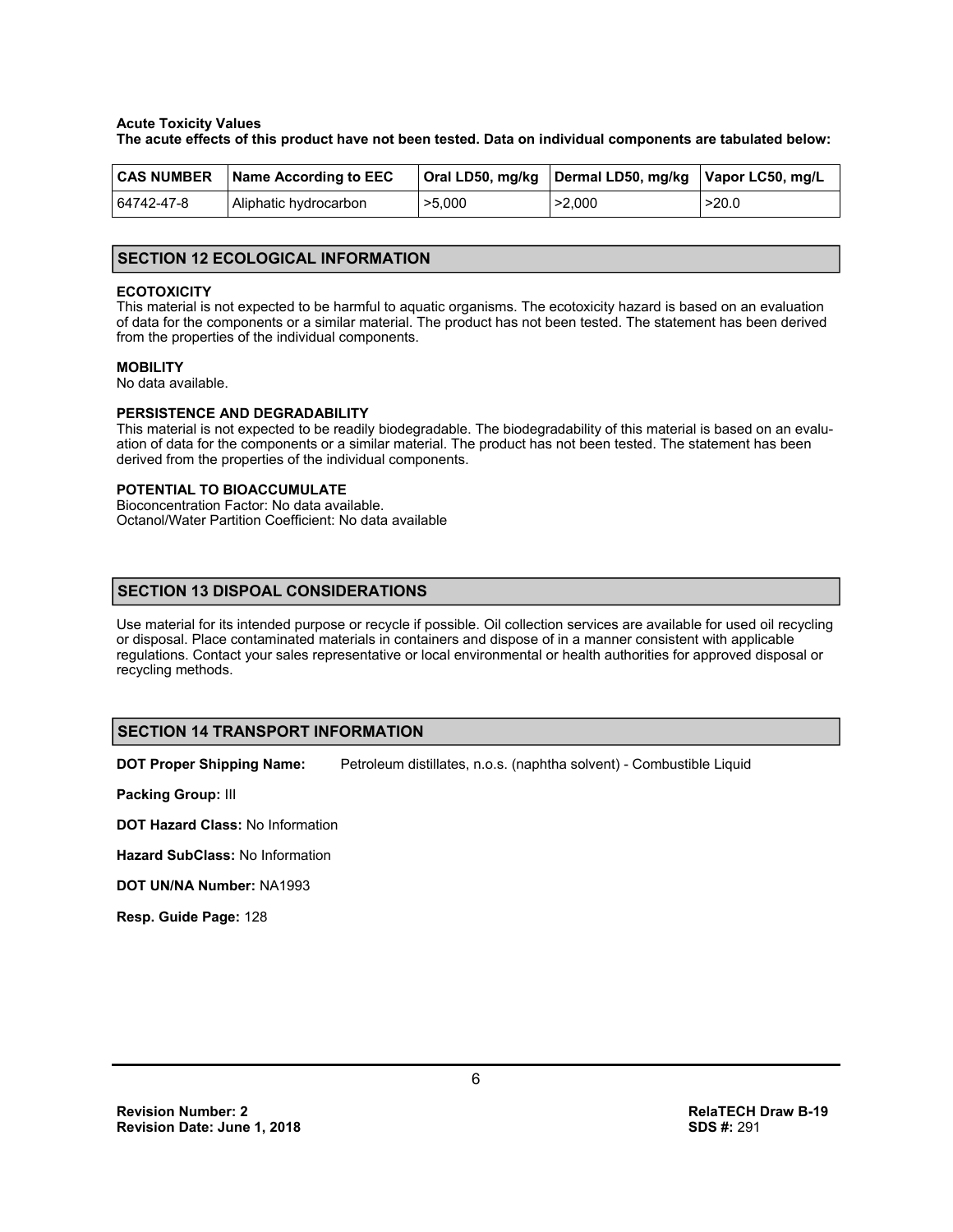# **SECTION 15 REGULATORY INFORMATION**

#### **U.S. Federal Regulations:**

#### **CERCLA - SARA Hazard Category**

This product has been reviewed according to the EPA 'Hazard Categories' promulgated under Sections 311 and 312 of the Superfund Amendment and Reauthorization Act of 1986 (SARA Title III) and is considered, under applicable definitions, to meet the following categories: Fire Hazard, Acute Health Hazard, Chronic Health Hazard

#### **SARA SECTION 313:**

This product contains the following substances subject to the reporting requirements of Section 313 of Title III of the Superfund Amendment and Reauthorization Act of 1986 and 40 CFR part 372: No Sara 313 components exist in this product.

#### **TOXIC SUBSTANCES CONTROL ACT:**

This product contains the following chemical substances subject to the reporting requirements of TSCA 12(B) if exported from the United States: No TSCA components exist in this product.

#### **U.S. State Regulations:**

#### **NEW JERSEY RIGHT-TO-KNOW:**

The following materials are non-hazardous, but are among the top five components in this product. No NJ Right-To-Know components exist in this product.

#### **PENNSYLVANIA RIGHT-TO-KNOW**

The following non-hazardous ingredients are present in the product are at or greater than 3%. No PA Right-To-Know components exist in this product.

#### **CALIFORNIA PROPOSITION 65 CARCINOGENS**

Warning: The following ingredients present in the product are known to the state of California to cause Cancer: No Proposition 65 Carcinogens exist in this product.

#### **CALIFORNIA PROPOSITION 65 REPRODUCTIVE TOXINS**

Warning: The following ingredients present in the product are known to the state of California to cause birth defects, or other reproductive hazards. No Proposition 65 Reproductive Toxins exist in this product.

#### **International Regulations: As follows -**

**CANADIAN WHMIS:** This SDS has been prepared in compliance with Controlled Product Regulations except for the use of the 16 headings.

**WHMIS Class:** No Information

#### **SECTION 16 OTHER INFORMATION**

**HMIS Rating** Health: 1 Flammability: 2 Reactivity: 0 Personal Protection: X

(0-Least, 1-Slight, 2-Moderate, 3-High, 4-Extreme, PPE:- Personal Protection Equipment Index recommendation, \*- Chronic Effect Indicator). These values are obtained using the guidelines or published evaluations prepared by the National Fire Protection Association (NFPA) or the National Paint and Coating Association (for HMIS ratings).

#### **Volatile Organic Compounds, gr/ltr:** 100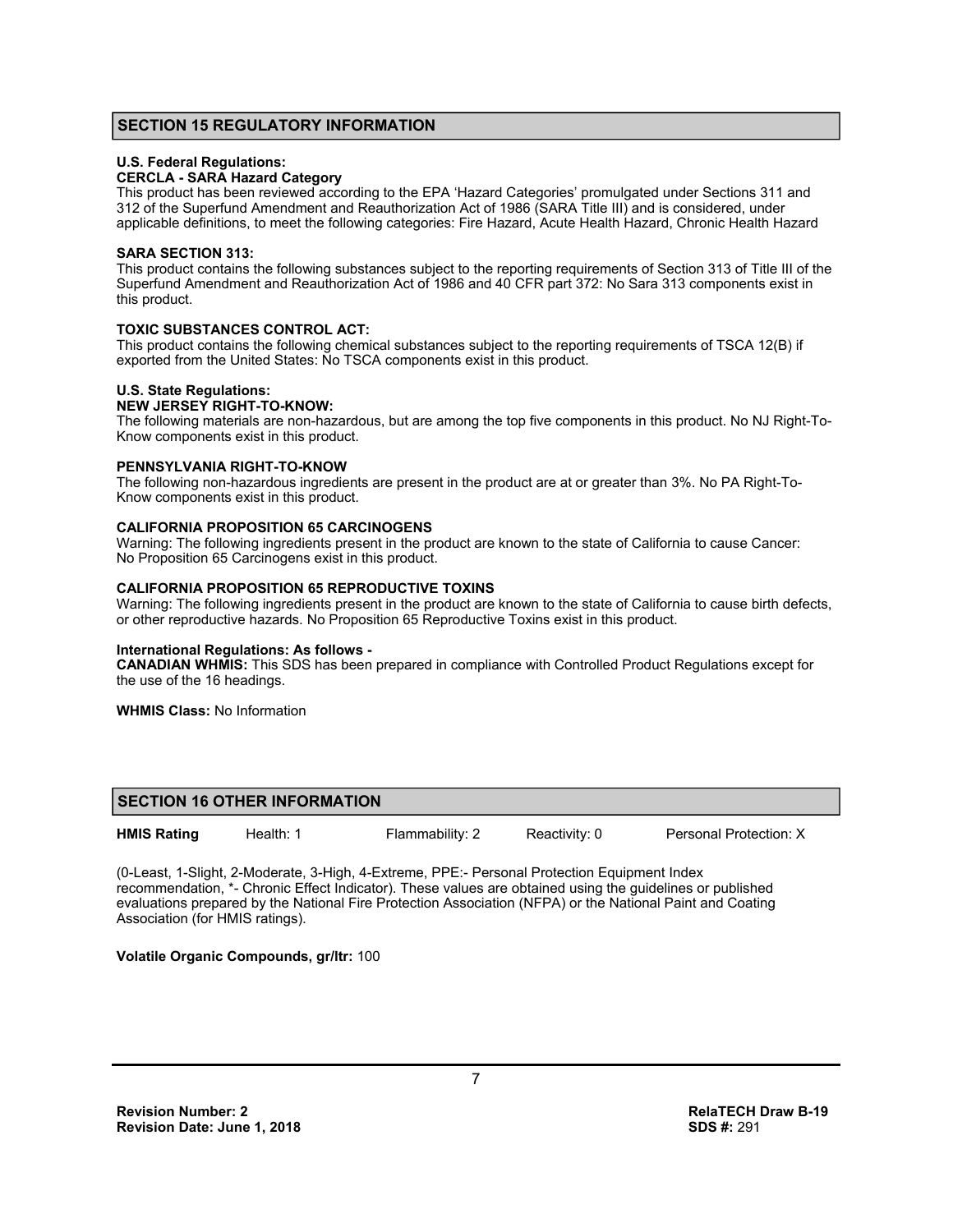#### **Text for GHS Hazard Statements shown in Section 3 describing each ingredient:**

H226 Flammable liquid and vapor. H304 May be fatal if swallowed and enters airways. H315 Causes skin irritation. H320 Causes eye irritation H336 May cause drowsiness or dizziness.

#### **Icons for GHS Pictograms shown in Section 3 describing each ingredient:**



**REVISION STATEMENT:** This revision updates the following sections of this Safety Data Sheet: 1 **Revision Date: June 1, 2018**

#### **ABBREVIATIONS THAT MAY HAVE BEEN USED IN THIS DOCUMENT:**

| TLV - Threshold Limit Value                                          | <b>TWA - Time Weighted Average</b>                               |
|----------------------------------------------------------------------|------------------------------------------------------------------|
| STEL - Short-term Exposure Limit                                     | PEL - Permissible Exposure Limit                                 |
| GHS - Globally Harmonized System                                     | <b>CAS</b> - Chemical Abstract Service Number                    |
| ACGIH - American Conference of Governmental<br>Industrial Hygienists | <b>IMO/IMDG</b> - International Maritime Dangerous Goods<br>Code |
| API - American Petroleum Institute                                   | SDS - Safety Data Sheet                                          |
| HMIS - Hazardous Materials Information System                        | NFPA - National Fire Protection Association (USA)                |
| DOT - Department of Transportation (USA)                             | NTP - National Toxicology Program (USA)                          |
| IARC - International Agency for Research on Cancer                   | OSHA - Occupational Safety and Health Administration             |
| <b>NCEL - New Chemical Exposure Limit</b>                            | <b>EPA - Environmental Protection Agency</b>                     |
| <b>SCBA - Self-Contained Breathing Apparatus</b>                     |                                                                  |
|                                                                      |                                                                  |

Amended to conform to the United Nations' Globally Harmonized System of Classifications and Labeling of Chemicals (OSHA/GHS).